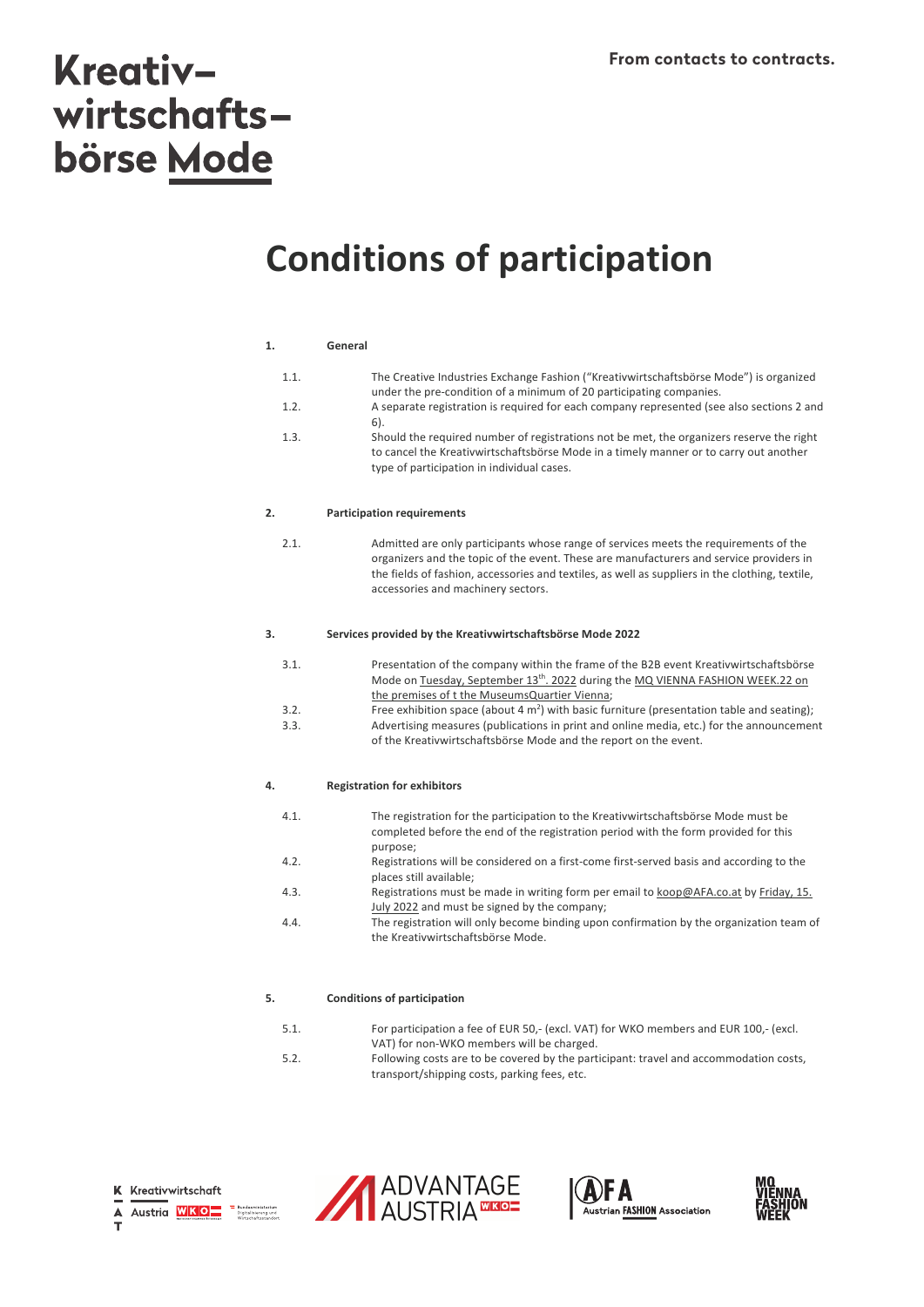### **Kreativ**wirtschaftsbörse Mode

#### **6. Data protection**

| 6.1. | The participants agree to receive information in electronic form (by e-mail);                  |
|------|------------------------------------------------------------------------------------------------|
| 6.2. | With the written registration, the participant gives to the organizing team and the            |
|      | organizers of the event - the AFA Austrian Fashion Association GmbH, the MQ Vienna             |
|      | Fashion Week, Kreativwirtschaft Austria and ADVANTAGE AUSTRIA - his/her explicit               |
|      | consent to electronically store and publish the given company data in online form              |
|      | (internet) and printed form (e.g. list of participants) as well as for the purpose of business |
|      | connections to third parties.                                                                  |
| 6.3. | Furthermore, the participants grant the permission to publish the given company data           |
|      | and a company profile on the websites austrianfashionassociation.at and                        |
|      | Kreativwirtschaft.at. For this purpose, the participants are requested to provide              |
|      | appropriate image material. The organizing team may reserve the right to use image             |
|      | material from the participants' websites if necessary and accordingly quote any copyright      |
|      | notices provided.                                                                              |
|      |                                                                                                |

#### **7. Withdrawal, Non-participation**

| 7.1. | A declaration of withdrawal can be made in written form by email to koop@AFA.co.at no             |
|------|---------------------------------------------------------------------------------------------------|
|      | later than Monday, 15. August 2022 without stating any reasons.                                   |
| 7.2. | In case of cancellation after this date, a cancellation fee of $\epsilon$ 100,00 will be charged. |

#### **8. Applicable law and Jurisdiction**

8.1. The present contract is subject to Austrian law. Jurisdiction is in Vienna.

This measure is executed by the AFA in cooperation with KAT and ADVANTAGE AUSTRIA as part of the